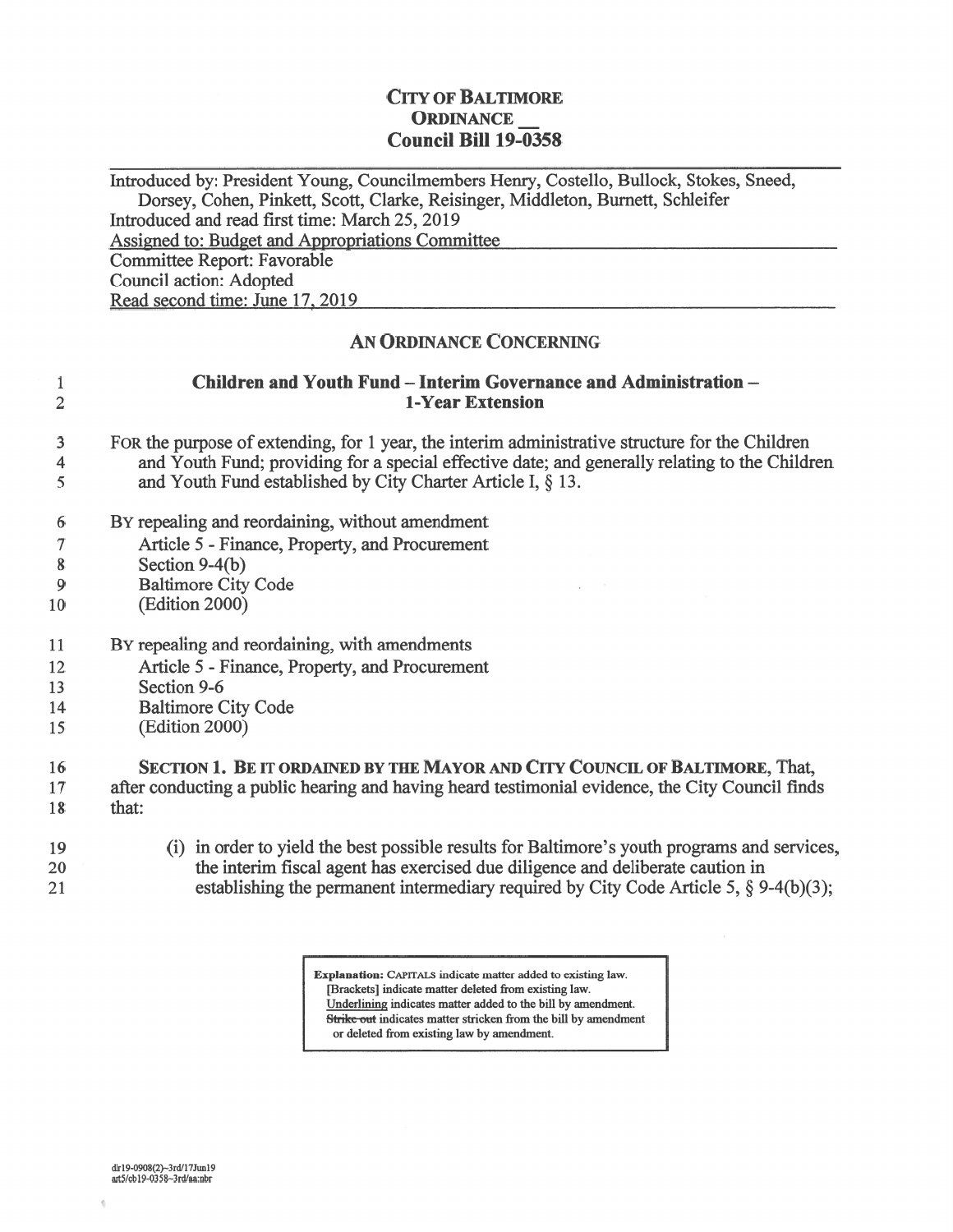## Council Bill 19-0358

| $\mathbf{1}$            | (ii) as a result of this determined diligence and caution, the permanent intermediary is not   |
|-------------------------|------------------------------------------------------------------------------------------------|
| $\overline{c}$          | yet prepared to administer the Children and Youth Fund established by City Charter             |
| $\overline{\mathbf{3}}$ | Article I, $\S$ 13; and                                                                        |
| 4                       | (iii) it is thus appropriate and necessary to extend, by authority of City Code Article 5,     |
| 5                       | § 9-6, the Fund's interim structure for 1 additional year.                                     |
| 6                       | <b>SECTION 2. AND BE IT FURTHER ORDAINED, That the Laws of Baltimore City read as</b>          |
| $\tau$                  | follows:                                                                                       |
| 8                       | <b>Baltimore City Code</b>                                                                     |
| 9                       | <b>Article 5. Finance, Property, and Procurement</b>                                           |
| 10                      | <b>Subtitle 9. Children and Youth Fund</b>                                                     |
| 11                      | § 9-4. Interim fiscal agent.                                                                   |
| 12                      | (b) General powers and duties.                                                                 |
| 13                      | The interim fiscal agent must:                                                                 |
| 14                      | (1) identify specific programs and services to be funded by the Fund;                          |
| 15                      | (2) allocate the available funds among the programs and services identified for                |
| 16                      | funding; and                                                                                   |
| 17                      | (3) establish a permanent intermediary, with a focus on youth leadership and                   |
| 18                      | governance, capable of dispersing the money appropriated to the Fund to specific               |
| 19                      | youth-focused programs and services.                                                           |
| 20                      | § 9-6. Automatic termination.                                                                  |
| 21                      | This subtitle automatically expires on July 1, [2019] 2020, unless the City Council, after     |
| 22                      | conducting a public hearing and hearing testimonial evidence, finds that the permanent         |
| 23                      | intermediary required by $\S$ 9-4(b)(3) of this subtitle is not yet prepared to administer the |
| 24                      | Fund, in which case this subtitle may be extended for 1 additional year.                       |
| 25                      | SECTION 3. AND BE IT FURTHER ORDAINED, That the catchlines contained in this Ordinance         |
| 26                      | are not law and may not be considered to have been enacted as a part of this or any prior      |
| 27                      | Ordinance.                                                                                     |
| 28                      | SECTION 4. AND BE IT FURTHER ORDAINED, That this Ordinance takes effect when it is             |
| 29                      | enacted.                                                                                       |